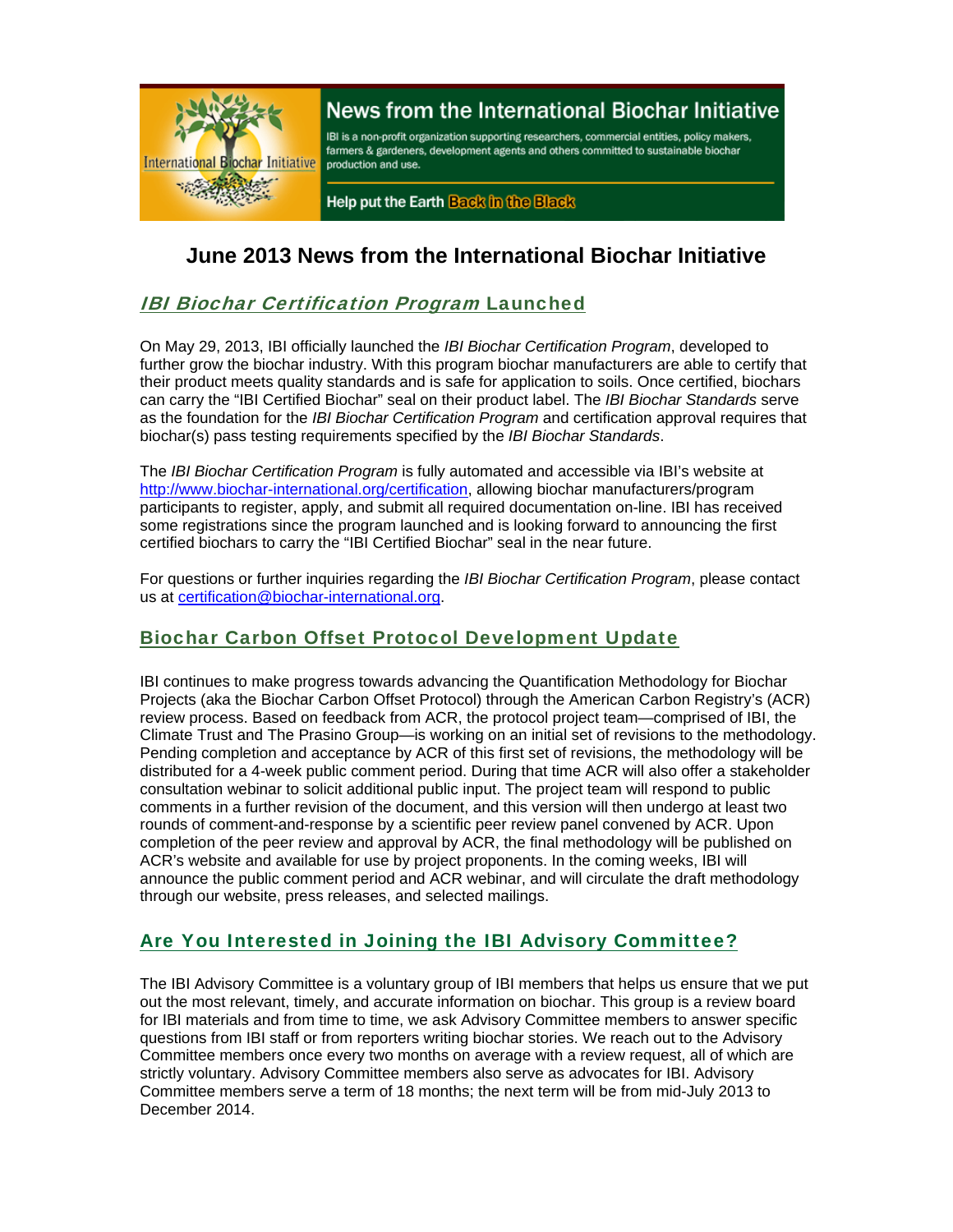If you are interested in joining the IBI Advisory Committee, please submit your name, email address, institution, institution size, gender, country, language(s) spoken, committee focus area (see next sentence) and brief bio to Thayer Tomlinson, IBI Communications Director, by **July 8, 2013**. Committee focus areas allow us to tailor our review requests to Committee member specialty areas and include (you may choose as many as you like): Biochar Policy; Biochar Production/Technology/Classification; Biochar Utilization/Use in Soils; Biochar Commercialization; and Socio/Economic Evaluation.

Please note you must be a current dues-paying IBI member or a developing country professional member to serve on the Advisory Committee. For more information on joining IBI, please see: www.biochar-international.org/join.

## IBI Survey on Global Biochar Projects Successfully Completed

IBI received nearly 100 responses to our recent global biochar projects survey. The survey was designed to follow-up on a 2010 survey completed by IBI in conjunction with a World Bank project focused on developing country biochar projects. Initial results from this survey demonstrate that biochar projects have advanced considerably in their stage of development as compared to 2010, and that biochar deployment is truly global—project locations spanned 33 countries and covered all continents except Antarctica.

IBI will use information gathered in the survey to document trends, opportunities and barriers in the deployment of biochar systems across the globe. In particular, we will correlate the rich set of economic data collected including financing, budgets, revenues, and livelihood creation with other project considerations such as project scale, feedstocks, technologies, and byproducts to make inferences about project types that are successfully moving towards self-sustaining activities. We plan to widely disseminate these results later this year in a "state of the biochar industry"-type report that will combine biochar project and commercial activities.

IBI warmly thanks all respondents to the survey. If you would like to submit a survey but did not have the chance to do so, please email us at info@biochar-international.org.

# IBI Publishes a White Paper on the Use of Biosolids for Biochar Production

As urban population centers grow, so do the waste byproducts of human habitation. Chief among these are biosolids (stabilized sewage sludge), the end result of wastewater treatment processes. While there are existing uses for biosolids, primarily direct land application as a fertilizer, tighter environmental regulations are making its disposal increasingly difficult. As wastewater operators search for ways to dispose of their biosolids, they may look to thermochemical conversion processes for biochar production as a viable alternative.

In the IBI White Paper *Pyrolysis and Gasification of Biosolids to Produce Biochar*, IBI explores experiences and opportunities around the use of biosolids for biochar production. While most work to date has focused on biosolids as a feedstock for energy production, there is a growing recognition that the solid biochar byproduct can be used as a soil amendment. In Japan, for example, there is a long history of charcoal production and scientists are conducting experiments around biosolids biochar for agriculture. Because of the potential presence of heavy metals and other pollutants in the biosolids feedstock, care must be taken to avoid the accumulation of toxicants in soils. However, strategies to address this risk exist and this area is clearly fertile grounds for increased public and private investment and research. For more information please view the *White Paper* at: http://www.biochar-

international.org/sites/default/files/IBI\_white\_paper\_biosolids\_biochar\_final.pdf.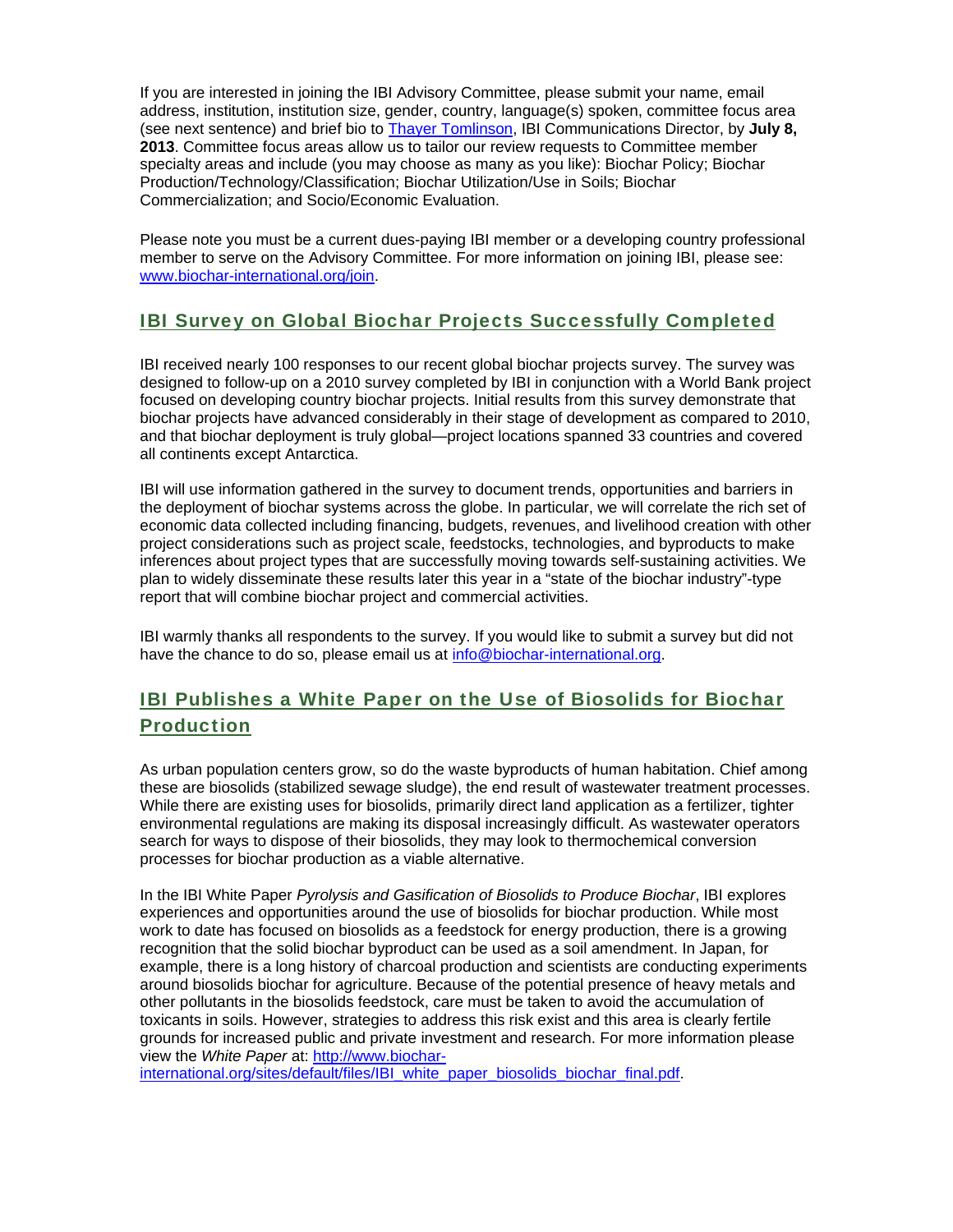## Biochar Briefs: News Roundup for June

We update the website daily with new articles on biochar. For more information, please see: http://www.biochar-international.org/newsbriefs.

#### **European Union**

In the EU-funded project BioEcoSIM, 15 partners from 5 countries, led by the Fraunhofer Institute for Interfacial Engineering and Biotechnology IGB, aim to convert livestock manure (mainly pig manure) into biochar and mineral fertilizers. The benefits include a more sustainable method to utilize pig manure, and the benefit of adding biochar to soils rather than straight manure (which can over-fertilize the soils and lead to nutrient run off). (link to: http://phys.org/wirenews/132651572/livestock-manure-a-valuable-resource.html)

#### **The Philippines**

At the first National Conference on Philippine Biochar in April, agricultural experts and government and private sector representatives proposed a way to improve soil fertility through the use of biochar. Various government agencies pledged support for the production and use of biochar to aid rural farmers to transition to more organic farming methods. The article includes a full graphic on how to produce biochar with local materials. (link to: http://opinion.inquirer.net/54617/biochar-making)

#### **United States**

Cool Planet Energy Systems announced it closed on \$29.9 million of its anticipated \$100 million D series financing that will fund construction of its first commercial production facility for biofuels. Cool Planet is currently operating a pilot facility in Camarillo, CA. One of the co-products of the biofuels production is biochar. (link to: http://biomassmagazine.com/articles/9076/cool-planetannounces-29-9-million-in-funding)

The U.S. Environmental Protection Agency (EPA) announced that seven university and college teams received the People, Prosperity and Planet (P3) Award for their innovative solutions to public health and environmental challenges. A team from Cornell University was one of the winners for their work on evaluating and improving biochar cookstove fuel resources in Kenyan communities. (link to: http://www.waterworld.com/articles/2013/06/students-recognized-forsustainable-environmental-solutions.html)

Oregon Tech awarded two students with \$5,000 each at the annual Intel International Science and Education Fair. Jesuit High School student Meghana Rao was one of the winners for her project on the Novel Implementation of Biochar Cathodes in Microbial Fuel Cells (Phase I). Ms. Rao created a model of fuel cells that used biochar to generate energy. (link to: http://www.oit.edu/news/06-10-

2013/oregon\_tech\_awards\_two\_scholarships\_at\_intel\_isef\_2013.aspx)

Chicago-based landscape architect Bernie Jacobs of Jacobs/Ryan Associates has been using biochar for the city's trees. Mr. Jacobs had seen biochar used for agriculture, but wanted to look at its effects on landscaping. He noted that honey locust trees in biochar-amended soils grew 24 inches in the first year, or about twice what Jacobs expected. Two years later, "They have continued to grow like frickin' weeds," he said. (link to: http://www.wbez.org/blogs/chrisbentley/2013-06/chicago-landscapers-turn-ancient-amazonian-fertilizer-107645)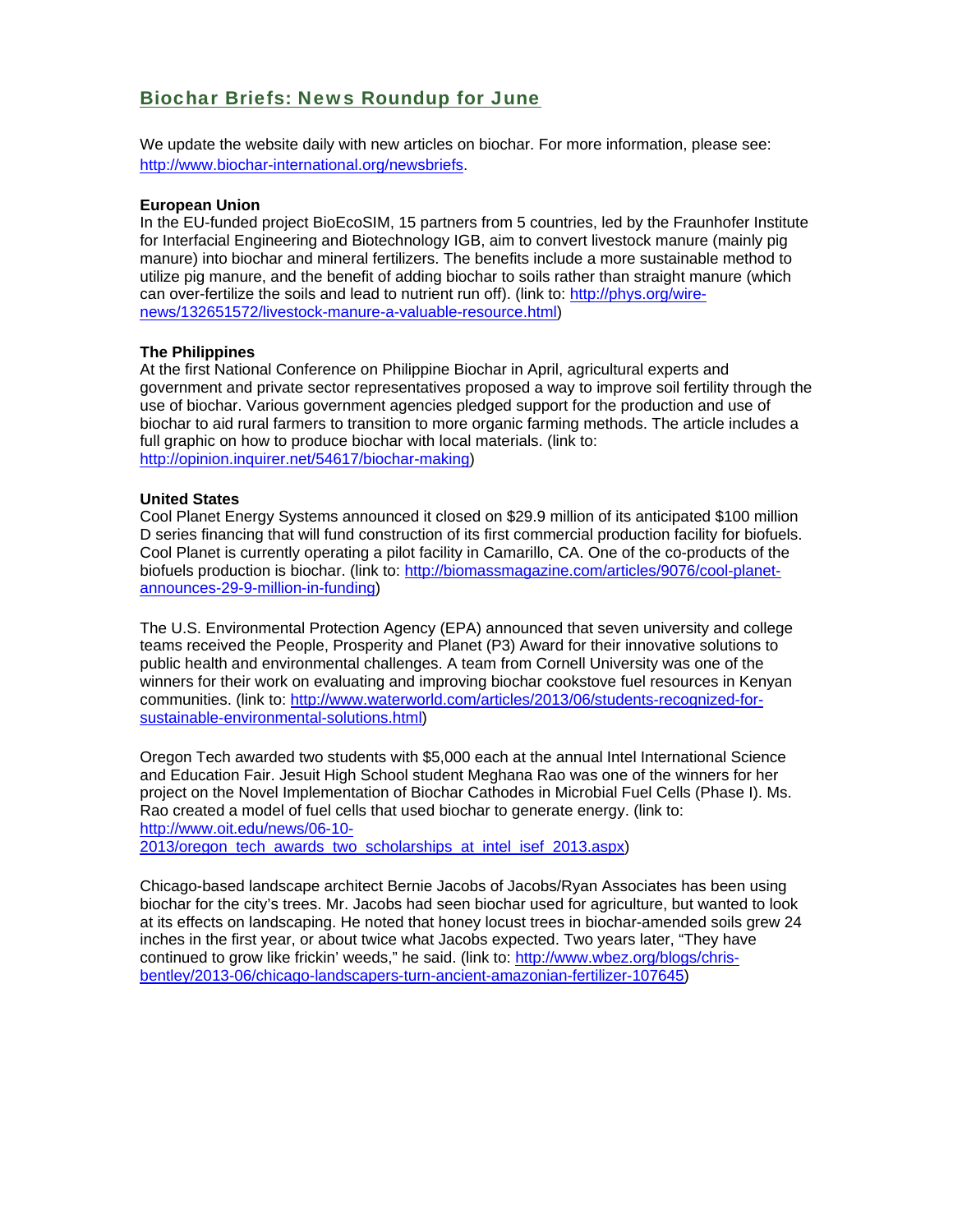# Register Now for the 2013 USBI North American Biochar Symposium

There couldn't be a more exciting time to join 400 colleagues for a North American conference on biochar. Over the past six years, growers, scientists, engineers and entrepreneurs worldwide have experienced the remarkable properties and benefits of using biochar as a soil conditioner, as a medium for ecosystem restoration, as an agent for wastewater remediation, and even as a food additive to enhance livestock nutrition. Registration is now open for this event at: www.symposium2013.pvbiochar.org/register.



In addition to learning about exciting new developments in the field through networking and formal presentations at the event, participants will also have the opportunity to attend the following:

- Ignite Talks Monday night presentations by experts in the biochar field
- Exhibit tables
- Poster Presentations & Book Signings
- A Biochar Banquet with food stations that will feature local produce grown in biochar conditioned soil, as well as a variety of meats and adult beverages enhanced by biochar
- A Video Lounge
- A post-conference field day to learn more about technologies with a hands-on approach.
- To volunteer, ask questions, or share comments, please contact the conference organizer, Karen Ribeiro at: karen@pvbiochar.org

## Opportunities in Biochar

- Submit an Abstract to the International Conference BCD2013 "Biochars, Composts and Digestates. Production, Characterization, Regulation, Marketing, Uses and Environmental Impact"/2013 International Biochar Conference: **due June 30**. For more information: www.bcd2013.eu.
- Submit an Abstract to the 2013 Geological Society of America's Annual Meeting: **due August 6**. For more information: http://www.biochar-international.org/node/4129.
- Submit an Expression of Interest for the Second International Biochar Training Course at Nanjing Agricultural University (NJAU), planned for October, 2013. For more information: http://www.biochar-international.org/node/3845.

New job postings at: http://www.biochar-international.org/network/jobs.

## Upcoming Calendar Events

- July 4 5: New Zealand Biochar 2013. Location: Palmerston North, New Zealand. For more information: http://www.biochar-international.org/node/3746.
- September 1 13: GEPP Executive Summer School on Global Environmental Policy. Location: Geneva, Switzerland. For more information: http://www.biochar-international.org/node/3780.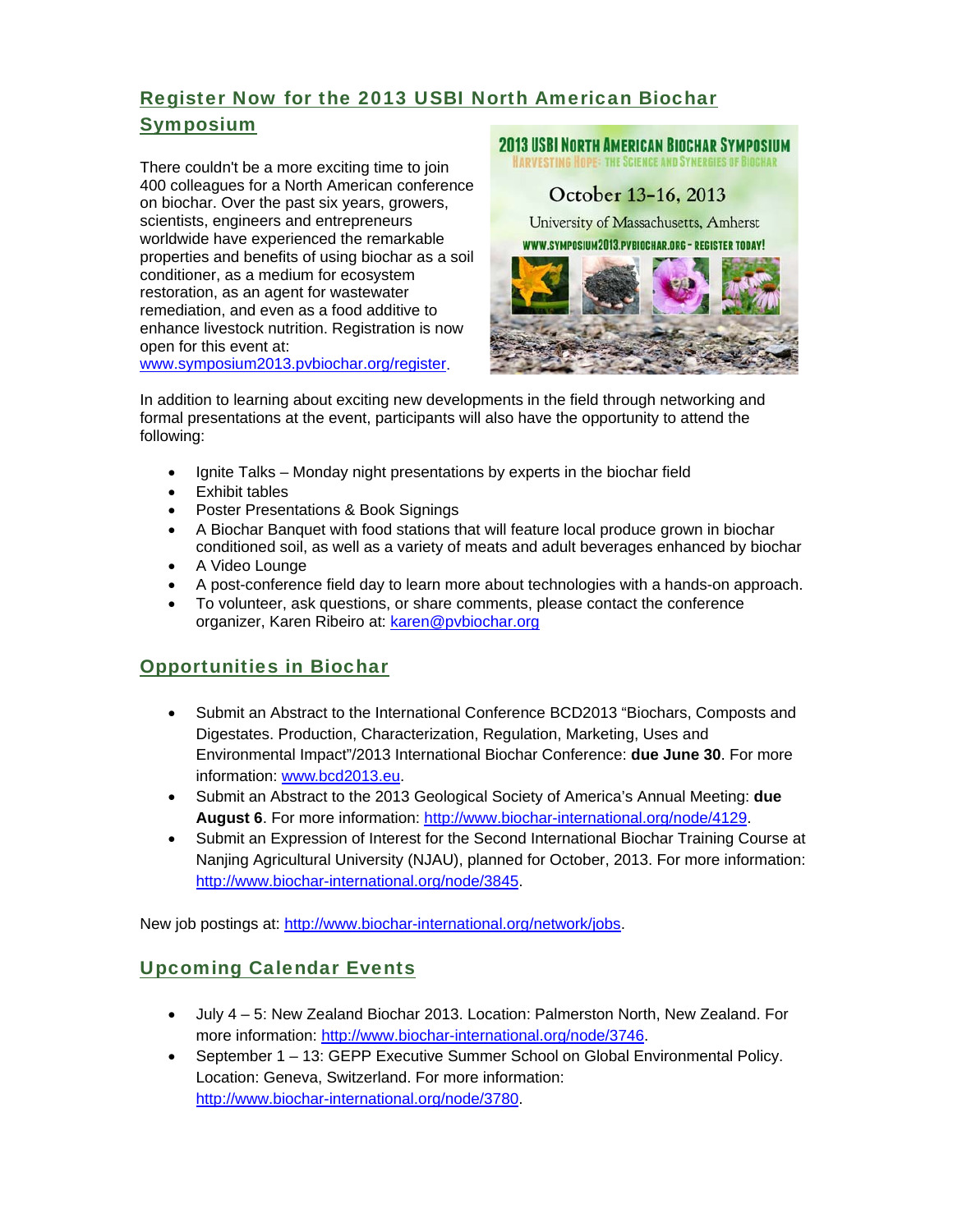- September 23 25: 3rd Annual World Congress of Agriculture 2013. Location: Hangzhou, China. For more information: http://www.biochar-international.org/node/3995.
- October 13 17: 2013 USBI North American Biochar Symposium: Harvesting Atmospheric Carbon: the Science and Synergies of Biochar. Location: Massachusetts, US. For more information: http://www.biochar-international.org/node/3694.
- October 14 18: 10th Meeting of the Grupo Brasileiro da Sociedade Internacional de Substâncias Húmicas (IHSS), Brazil. For more information: http://www.biocharinternational.org/node/4048.
- October 17 20: International Conference on Biochars, Composts, and Digestates/2013 International Biochar Conference. Location: Bari, Italy. For more information: http://www.biochar-international.org/node/4096.
- October 25 31: The Second International Biochar Training Course held at Nanjing Agricultural University (NJAU). Location: Nanjing, China. For more information: http://www.biochar-international.org/node/3844.
- October 27 30: 2013 Geological Society of America's Annual Meeting with a session on "Pyrogenic black carbon, or biochar, in soils and sediments, its characterization and fate, its effects on the carbon cycle and carbon sequestration, and its effects on soil properties". Location: Colorado, US. For more information: http://www.biocharinternational.org/node/4128.
- October 29 30: "bioenergy+recycling" Conference with Exhibition American-European Technology and Business Exchange. Location: Pennsylvania, US. For more information: http://www.biochar-international.org/node/4101.

See the **IBI Calendar page for more events**. To add an event to the calendar, send the information to info@biochar-international.org.

# Regional Biochar Group Updates

To read more on the 52 regional and national biochar groups, please see IBI's website (link to: http://www.biochar-international.org/network/communities). This month includes updates from the Southeast Asia Biochar Interest Group, the UK Biochar Research Centre, the Illinois Biochar Group, and the Pioneer Valley Biochar Initiative (PVBI), United States.

#### **South East Asia Biochar Interest Group**

Hawaii Biochar Products has signed an MOU with the Center for Environment Research Education and Development (CERED) based in Hanoi, Vietnam to create a Vietnam Biochar industry test bed and training program. CERED is headed by Nobel Laureate Dr. Nguyen Huu Ninh, Ph.D. The program will further CERED's mission to provide solutions for sustainable agriculture using organic materials and environmentally friendly processes. Together, they will support project proposals that create and strengthen a Vietnam biochar industry and related energy, policy, and training infrastructure. For more information on this project, please see: http://www.prlog.org/12131112-hawaii-biochar-products-signs-historical-memorandum-ofunderstanding.html.

#### **UK Biochar Research Centre (UKBRC)**

UKBRC is working with Whitmuir Organic Farm, outside Edinburgh, on a small-scale trial of biochar as a feed supplement, and assessing the weight gain of pigs against control groups. For more information on this project, please see: http://thewhitmuirproject.wordpress.com/tag/biochar.

#### **The Illinois Biochar Group, United States**

The Illinois Biochar Group (IBG), in conjunction with the Illinois Sustainable Technology Center (a division of the Prairie Research Institute at the University of Illinois), and the USDA, organized the first Midwest Biochar Conference on June 14, 2013. The event was held on the campus of the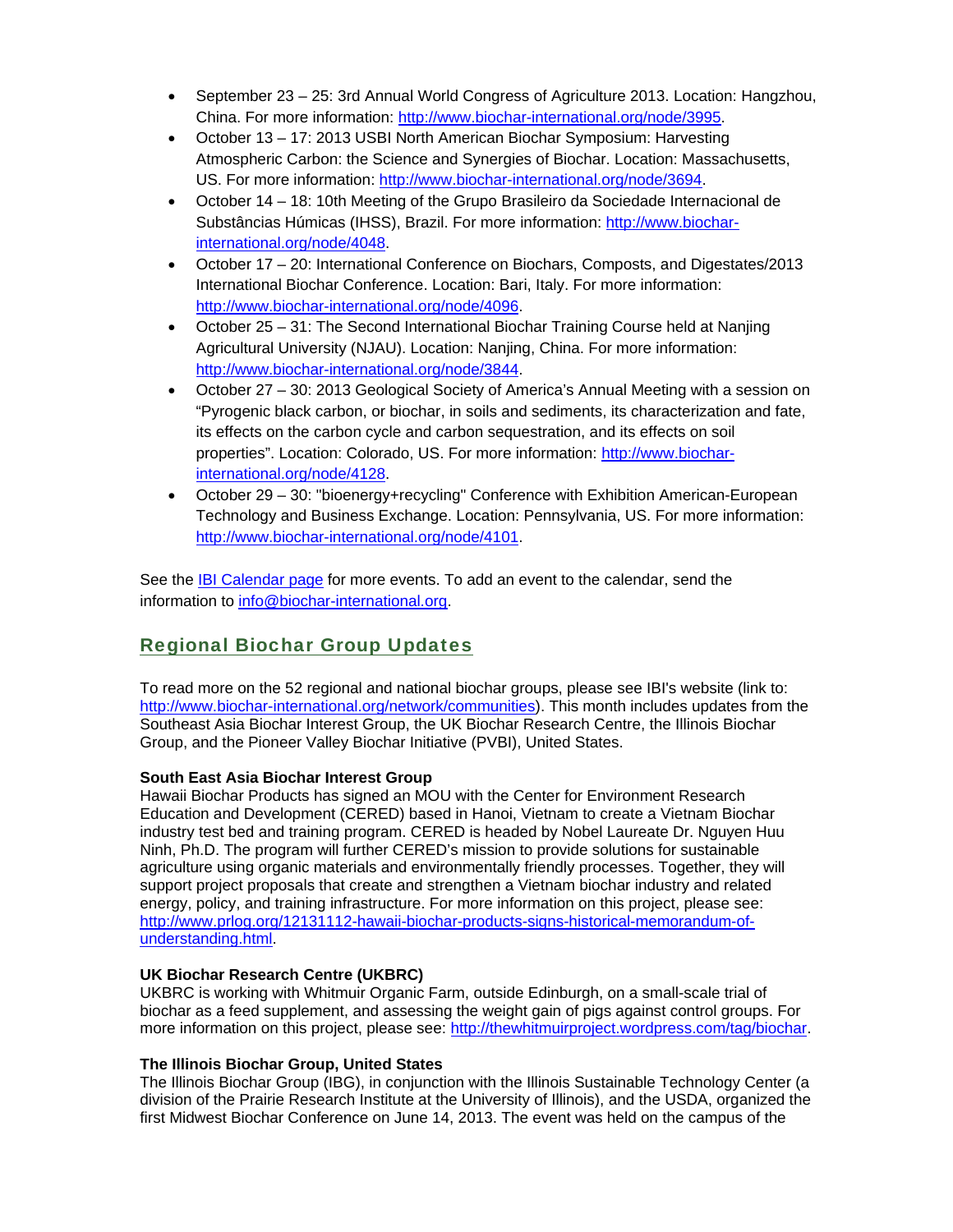University of Illinois in Champaign. There were 75 attendees from throughout the US. Abstracts for the oral presentations and posters are available on the IBG website http://www.biochar.illinois.edu/past\_events.shtml. The powerpoints and videos of the oral presentations will be posted for viewing on the website by July 1, 2013.

Researchers Nancy Holm and Dr. BK Sharma from the Illinois Sustainable Technology Center, along with Dr. Kurt Spokas USDA-ARS in St. Paul, MN, are collaborating on a greenhouse study using ten different soils in Illinois combined with different biochar treatments. The study will investigate the chemical, biological, and physical properties across a range of soils found in Illinois when mixed with biochar at three different concentrations and made from three different feedstocks using two production methods. The data collected in this study will enable researchers to better predict the behavior of the biochar in Illinois soils, understand the effects of application of various biochars on the soil quality, and help farmers decide what biochar will be best for their soil types. The data will also serve as a guide for understanding potential effects of the biochar additions on plant growth, microbial activity, and greenhouse gas emissions in these different soils. The research project will be completed by Dec. 2013.

#### **The Pioneer Valley Biochar Initiative (PVBI), United States**

In addition to organizing the 2013 USBI North American Biochar Symposium, PVBI members have been working to highlight the role of biochar in the local community (Massachusetts). Members have attended regional meetings to talk about biochar, Dr. Richard Stein had a letter published on the benefits of biochar in the Amherst Gazette, and members of the group are looking into producing a TV documentary on biochar that could be shown nationally.

### Recently Published Biochar Research

IBI tracks all published research on biochar and includes it in our online bibliography. The following articles were added in the last month. Please visit the website bibliography for more information on any of these articles. Due to copyright, we cannot provide full copies of articles unless we have permission from the publisher. If you have published work that is not included, please email us.

Ahmed, Hasan Pervej; Jeff Schoenau (2013). Canola Yield and Nutrient Uptake as Affected by Biochar Addition to a Brown Chernozem. http://www.usask.ca/soilsncrops/conferenceproceedings/pdf/Day\_1\_Room\_1\_Presentations/008%20Hasan\_Pervej\_Ahmed.pdf.

Ahmad, Mahtab; Deok Hyun Moon; Meththika Vithanage; Agamemnon Koutsospyros; Sang Soo Lee; Jae E Yang; Sung Eun Lee; Choong Jeon; Yong Sik Ok (2013). Production and use of biochar from buffalo-weed (Ambrosia trifida L.) for trichloroethylene removal from water. Journal of Chemical Technology and Biotechnology.

Angin, Dilek; T. Ennil Köse; Ugur Selengil (2013). Production and characterization of activated carbon prepared from safflower seed cake biochar and its ability to absorb reactive dyestuff. Applied Surface Science.

Berge, Nicole D.; Claudia Kammann; Kyoung Ro; Judy Libra (2013). 8. Environmental Applications of Hydrothermal Carbonization Technology: Biochar Production, Carbon Sequestration, and Waste Conversion. Sustainable Carbon Materials from Hydrothermal Processes.

Betts, Aaron (2013). Evaluating a Meat and Bone Meal Biochar Amendment for Immobilization of Zinc in a Smelter Impacted Soil. Master of Science (M.Sc.).

Chen, Junhui; Xiaoyu Liu; Jinwei Zheng; Bin Zhang; Haifei Lu; Zhongzhi Chi; Genxing Pan; Lianqing Li; Jufeng Zheng; Xuhui Zhang; Jiafang Wang; Xinyan Yu (2013). Biochar soil amendment increased bacterial but decreased fungal gene abundance with shifts in community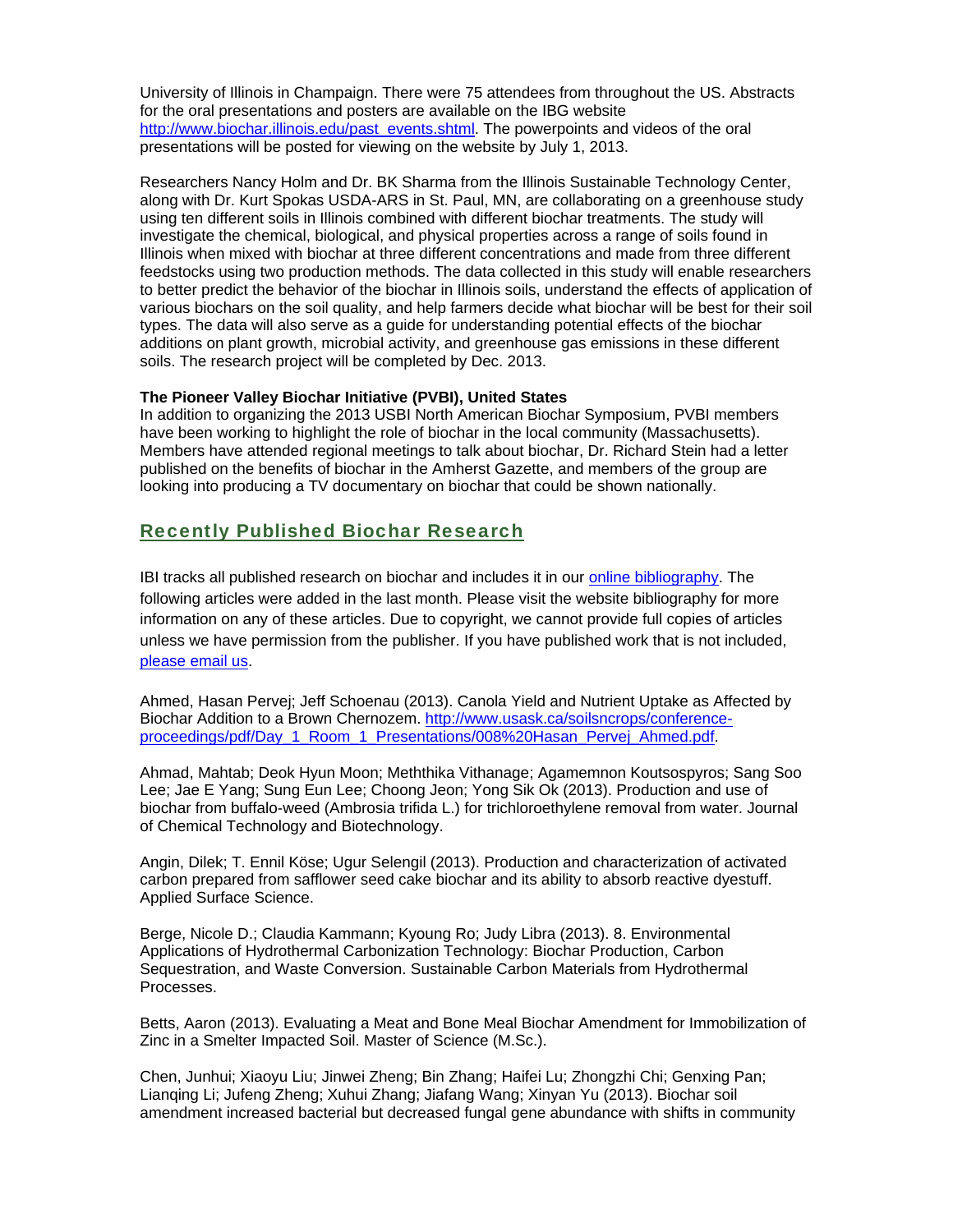structure in a slightly acid rice paddy from Southwest China. Applied Soil Ecology. Volume 71. Pages 33–44.

Chintala, Rajesh; Thomas E Schumacher; Louis M McDonald; David E Clay; Douglas D Malo; Sharon K Papiernik; Sharon A Clay; James L Julson (2013). Phosphorus Sorption and Availability from Biochars and Soil/Biochar Mixtures. CLEAN – Soil, Air, Water.

Deng, Hongyuan (2013). Effect of Biochar Amendment on Soil Nitrous Oxide Emission. A thesis submitted to McGill University in partial fulfillment of the requirement of the degree Master of Science. Department of Bioresource Engineering, McGill University, Montreal; http://webpages.mcgill.ca/staff/deptshare/FAES/066- Bioresource/Theses/theses/442HongyuanDeng2012/HongyuanDeng.pdf.

Dong, Da; Min Yang; Cheng Wang; Hailong Wang; Yi Li; Jiafa Luo; Weixiang Wu (2013). Responses of methane emissions and rice yield to applications of biochar and straw in a paddy field. Journal of Soils and Sediments.

Joseph, S; ER Graber; C Chia; P Munroe, S Donne; T Thomas; S Nielsen; C Marjo; H Rutlidge; GX Pan; L Li; P Taylor; A Rawal; J Hook (2013). Shifting paradigms: development of highefficiency biochar fertilizers based on nano-structures and soluble components. Carbon Management. Vol. 4, No. 3, Pages 323-343.

Kannan, P.; P. Arunachalam; G. Prabukumar; M. Govindaraj (2013). Biochar an alternate option for crop residues and solid waste disposal and climate change mitigation. African Journal of Agricultural Research. http://www.academicjournals.org/AJAR/PDF/pdf2013/6Jun/Kannan%20et%20al.pdf.

Kung, Chih-Chun; Bruce A. McCarl; Xiaoyong Cao (2013). Economics of pyrolysis-based energy production and biochar utilization: A case study in Taiwan. Energy Policy.

Ladygina, Natalia; Francois Rineau (2013). Biochar and Soil Biota; http://books.google.com/books?hl=en&lr=lang\_en&id=uuaIouVIj7gC&oi=fnd&pg=PP1&dq=biocha r&ots=G4LZMeyQMp&sig=nEOYiZb2mbZUQYTJ9G3-wltDAhw.

Li, Xiaoming; Qirong Shen; Dongqing Zhang; Xinlan Mei; Wei Ran; Yangchun Xu; Guanghui Yu (2013). Functional Groups Determine Biochar Properties (pH and EC) as Studied by Two-Dimensional 13C NMR Correlation Spectroscopy. PLoS ONE 8(6).

Liebeck M, Vogel GH (2013). A Sustainable Concept for the Supply of Pure CO2 as a Carbon Source for Solar Fuels - Synergies of Biochar and Biogas. Chemie Ingenieur Technik, Vol.85, No.5, 618-624.

Marleena, Hagner; Penttinen Olli-Pekka; Kari Tiilikkala; Setälä Heikki (2013). The effects of biochar, wood vinegar and plants on glyphosate leaching and degradation. European Journal of Soil Biology.

Meng, Jun; Lili Wang; Xingmei Liu; Jianjun Wu; Philip C. Brookes; Jianming Xu (2013). Physicochemical properties of biochar produced from aerobically composted swine manure and its potential use as an environmental amendment. Bioresource Technology.

Montanarella, Luca and Emanuele Lugato (2013). The Application of Biochar in the EU: Challenges and Opportunities. Agronomy 3, 462-473; www.mdpi.com/journal/agronomy.

Oleszczuk, Patryk; Izabela Josko; Marcin Kusmierz (2013). Biochar properties regarding to contaminants content and ecotoxicological assessment. Journal of Hazardous Materials.

Phongpanith, Sengsouly; Sangkhom Inthapanya; and T R Preston (2013). Effect on feed intake, digestibility and N balance in goats of supplementing a basal diet of Muntingia foliage with